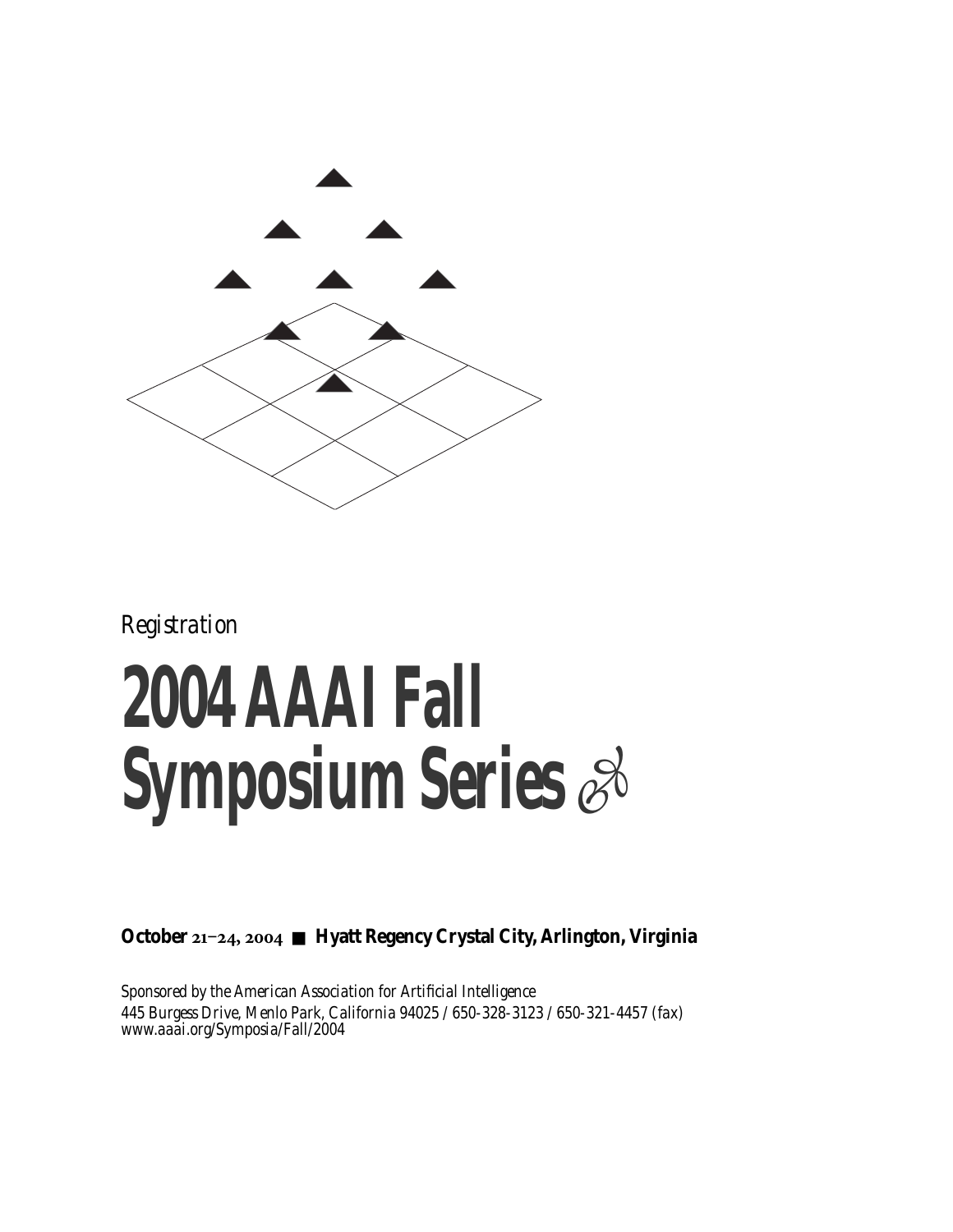## **Registration Deadlines**

- September , : Invited participants
- September , : Hotel reservation cut-off date
- $\clubsuit$  October 1, 2004: Final (open)
- A October 8, 2004: Refund requests in writing ♦

The American Association for Artificial Intelligence is pleased to present its 2004 Fall<br>Symposium Series, to be held Friday<br>through Sunday October 22-24 at the Hyatt Retelligence is pleased to present its 2004 Fall through Sunday, October 22-24 at the Hyatt Regency Crystal City in Arlington, Virginia, adjacent to Washington, DC. The Symposium Series will be preceded on Thursday, October 21 by a one-day AI funding seminar, which will be open to all registered attendees of the fall symposium series. The topics of the eight symposia in the 2004 Fall Symposia Series are:

- Achieving Human-Level Intelligence through Integrated Systems and Research - Artificial Multi-Agent Learning

- Compositional Connectionism in Cognitive Science

- Dialogue Systems for Health Communications

- The Intersection of Cognitive Science and Robotics: From Interfaces to Intelligence

- Making Pen-Based Interaction Intelligent and Natural

- Real-Life Reinforcement Learning

- Style and Meaning in Language, Art, Music, and Design

The highlights of each symposium will be presented at a special plenary session. Notes will be prepared and distributed to participants in each symposium, but will not otherwise be available unless published as an AAAI Technical Report or edited collection.

Each symposium will have limited attendance. Participants will be expected to attend a single symposium throughout the symposium series. In addition to participants selected by the program committee of the symposia, a limited number of other interested parties will be allowed to register in each symposium on a first-come, first-served basis. To register, please fill out the registration form, and send it along with payment to:

 Fall Symposium Series AAAI, 445 Burgess Drive, Menlo Park, CA 94025 Telephone: (650) 328-3123\* Fax: (650) 321-4457\*

Email: fsso4@aaai.org

\*Credit card orders only, please. Please note that there are security issues involved with the transmittal of credit card information over the internet. AAAI will not be held liable for any misuse of your credit card information during its transmittal to AAAI.

A registration form is available at the end of this document. If you prefer, you may register online at www.aaai.org/ Symposia/Fall/2004/fss-04.html.

## **Tentative Program Schedule**

*(subject to change)*

## **Friday, October 22**

9:00 AM - 5:30 PM: Symposia sessions 6:00 PM - 7:00 PM: Reception

### **Saturday, October 23**

9:00 AM - 5:30 PM: Symposia sessions 6:00 PM - 7:00 PM: Plenary session

## **Sunday, October 24**

9:00 AM - 12:30 PM: Symposia sessions

Registration will be located on the third floor of the hotel outside the meeting rooms.

## **Funding Workshop**

Thursday, October 21, 2004, 9:00 AM - 5:30 PM

This workshop will provide an opportunity for new and junior researchers, as well as students and post-doctoral fellows, to get an inside look at what funding agencies expect in proposals and prospective grantees.

Representatives and program managers from various funding agencies such as the Defense Advanced Research Projects Agency (DARPA), the National Science Foundation (NSF), the Office of Naval Research (ONR), and the Department of Homeland Security will be giving presentations. Potential topics will include how to approach program managers, socialize your proposals, find out about potential programs, team with industry and other researchers, and find information on various infrastructure programs that provide equipment funding, and upcoming funding opportunities. In addition, several successful researchers will discuss what they feel made them successful, and will give advice on how to play the funding game.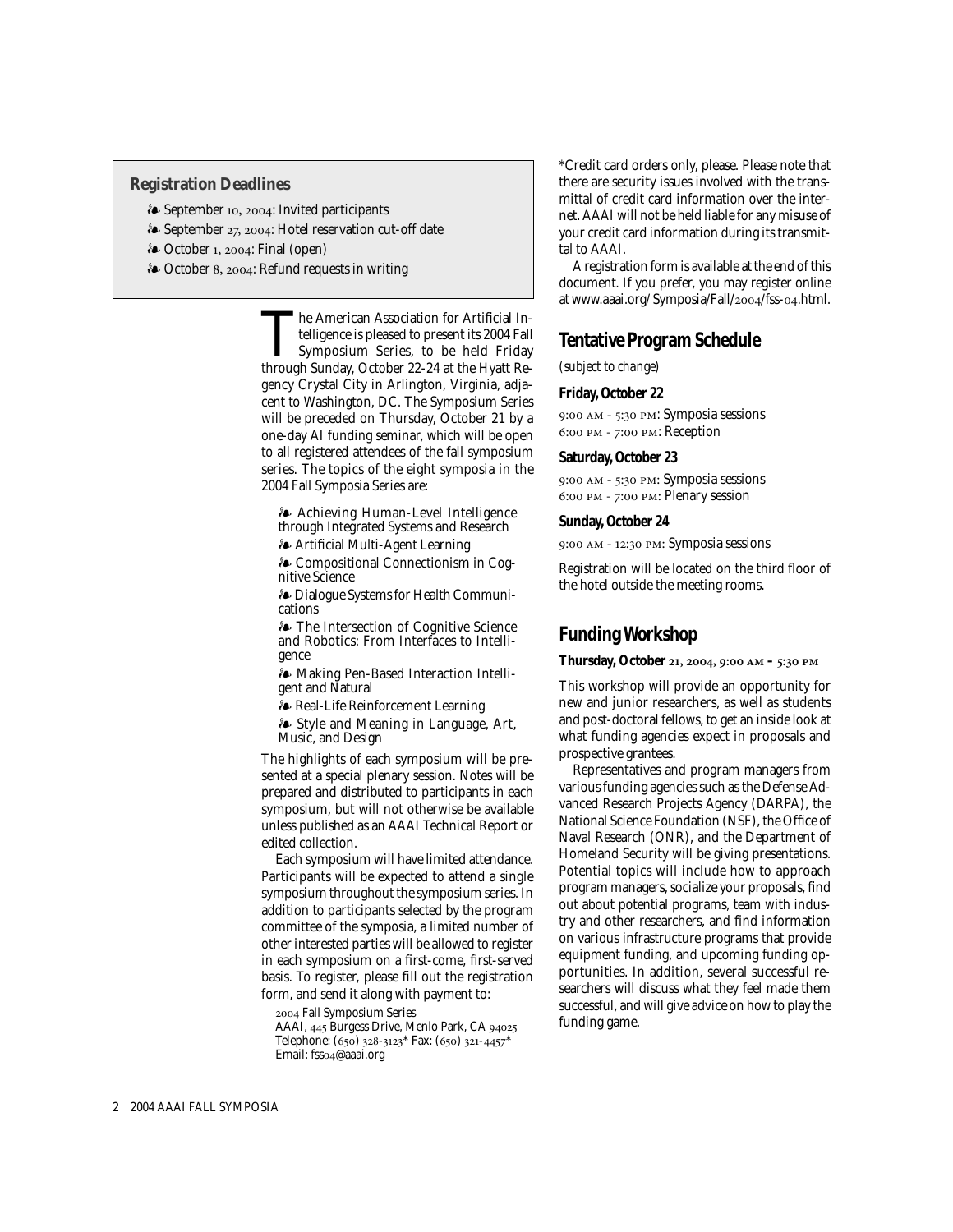*A*lthough there has been substantial progress in some of the subfields of artificial intelligence during the past three decades, the field overall is moving toward increasing subfield isolation and increasing attention to near-term applications, retarding progress toward comprehensive theories and deep scientific understanding, and ultimately, retarding progress toward developing the science needed for higher-impact applications. Recent work in artificial intelligence, in addition to cognitive psychology, neuroscience, and linguistics, presents an opportunity to reverse this specialization and reinvigorate the field's focus on understanding and developing human-level intelligence.

Because there are so few venues for research on integration and because the opportunity is so great, we propose to gather researchers working across the boundaries of their subfields to explore new computational techniques and research methodologies for integrating research results to produce more intelligent systems.

We plan to address three broad topics of interest. First, what can models of vision, language, learning, and reasoning in fields such as cognitive psychology, linguistics, and neuroscience contribute to artificial intelligence? Is there a way to describe and organize these results so that they can be more easily shared and combined across subfields? Second, how can we integrate multiple perception, action, representation, learning, planning, and reasoning systems to build cognitive models and intelligent systems that significantly advance the level of intelligence we can model or achieve? Is there a way to characterize the strengths and weaknesses of each approach and determine when to use each? Finally, what kind of theoretical, methodological, or technological innovations are needed to accelerate this research? Will it require advances in cognitive modeling, cross-domain and intersubfield ontologies, or some kind of institutional transformation?

The topics of interest lead us to encourage a wide range of presentations, including presentations focused on the integration and interconnection of multiple systems, on the contributions of fields such as cognitive psychology, neuroscience, and linguistics to integration questions, and on methodological issues having to do with integration.

## **Organizing Committee**

Patrick Winston (cochair), Massachusetts Institute of Technology; Nick Cassimatis (cochair), Naval Research Laboratory; Marvin Minsky, Massachusetts Institute of Technology; Erik Mueller, IBM Thomas J. Watson Research Center; Nicolas Nicolov, IBM T.J. Watson Research Center; Lera Boroditsky, Massachusetts Institute of Technology

**Achieving Human-Level Intelligence through Integrated Systems and Research**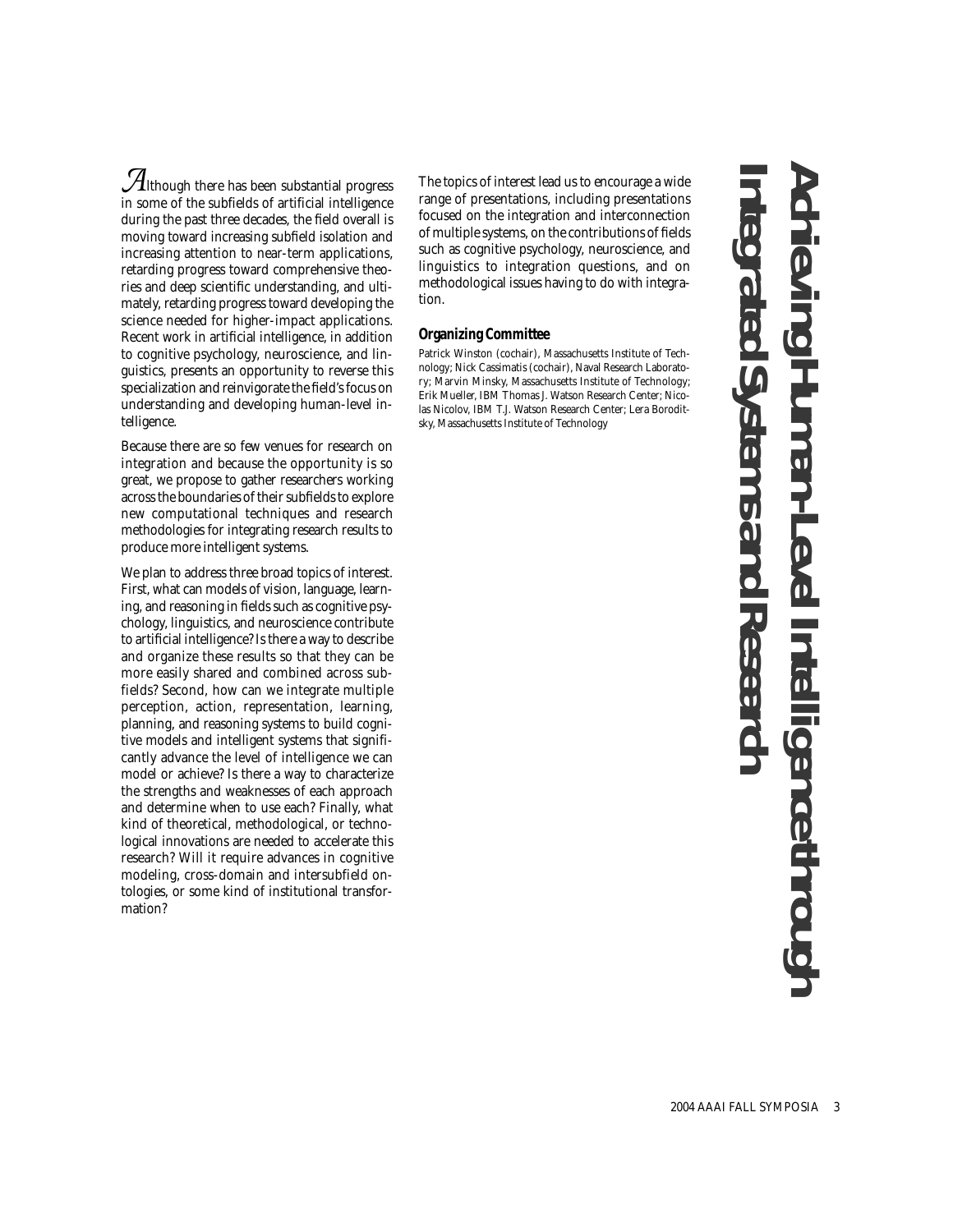## **Artificial Multi-Agent Learning Artificial Multi-Agent Learning**

 $\mathcal M$ ultiagent systems is a subset of distributed artificial intelligence that emphasizes the joint behaviors of agents in environments with some degree of autonomy. In most such environments there are constraints placed on the degree to which any agent may know what other agents know, or on their communication capabilities, such that the system must have distributed control and cannot be solved with a master-slave model via a single master agent.

In recent years there has been increasing interest in applying machine learning techniques to multiagent systems problems. The presence of large numbers of agents, increasingly complex agent behaviors, partially observable environments, and the mutual adaptation of agent behaviors make the learning process a challenging one. These problems are further complicated by noisy sensor data, local bandwidth-limited communication, unplanned faults in hardware agents, and stochastic environments.

The goal of this symposium is to bring together researchers from diverse areas of the multiagent learning community. Research presented at the symposium will include learning topics such as coevolution, multiagent reinforcement learning, multi-robot issues, stochastic and repeated games, agent modeling, team formation, swarms, and distributed scheduling.

## **Organizing Committee**

Michael Bowling (bowling@cs.ualberta.ca), Kenneth De Jong (kdejong@cs.gmu.edu), Marie desJardins (mariedj@cs.umbc.edu), Sean Luke (chair, sean@cs.gmu.edu), Mitchell Potter (mpotter@ aic.nrl.navy.mil), and Lee Spector (lspector@ hampshire.edu)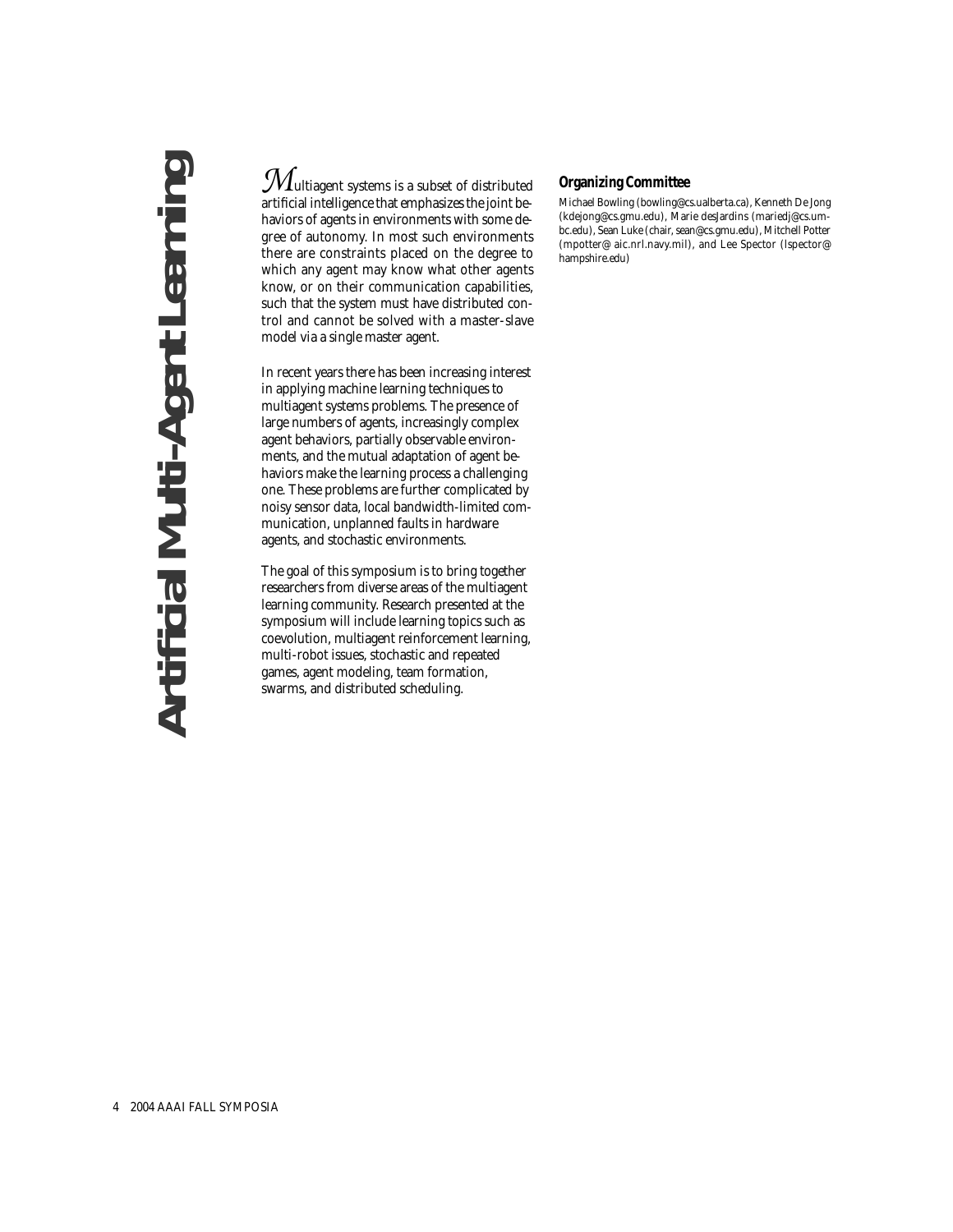*C*ompositionality (the ability to combine constituents recursively) is generally taken to be essential to the open-ended productivity of perception, cognition, language and other human capabilities aspired to by AI. Ultimately, these capabilities are implemented by the neural networks of the brain, yet connectionist models have had difficulties with compositionality. This symposium will bring together connectionist and non-connectionist researchers to discuss and debate compositionality and connectionism.

The aim of this symposium is to expose connectionist researchers to the broadest possible range of conceptions of composition—including those conceptions that pose the greatest challenge for connectionism—while simultaneously alerting other AI and cognitive science researchers to the range of possibilities for connectionist implementation of composition. We have encouraged submissions from both proponents and critics of connectionist representations, so long as the work described focuses on compositionality in the context of AI or cognitive science.

Topics of interest include:

 $\clubsuit$  The relationships between the representational constituents and the composite

- The process of composition

- The possibility of asymmetry between composition and decomposition

 $\clubsuit$  The constituents (relevant to human agency) that can be composed

- The consequences of having multiple interacting compositional systems

- The extent to which "structure-in-time" connectionist models, like Elman's Simple Recurrent Networks, represent compositional structure

- The possibility that different connectionist models implement different aspects of compositionality and can be used together

Researchers from a wide range of disciplines are encouraged to participate. The symposium will consist of approximately twenty papers, two invited talks, and round table discussions. Authors were asked to keep their papers brief to provide extensive discussion time and to allow for the variable background knowledge of the audience.

We anticipate having some funds to support student travel.

## **For More Information**

For more information about the symposium, see www.cs.wlu.edu/~levy/aaai04/

### **Invited Speakers**

- Jeff Elman, *University of California, San Diego*

- Mark Steedman, *University of Edinburgh*

## **Organizing Committee**

Simon D. Levy (cochair), Washington & Lee University; Ross Gayler (cochair), La Trobe University; Pentti Kanerva, Redwood Neuroscience; Institute; Chris Eliasmith, University of Waterloo

## **Compositional Connectionism in Cognitive Science Connect**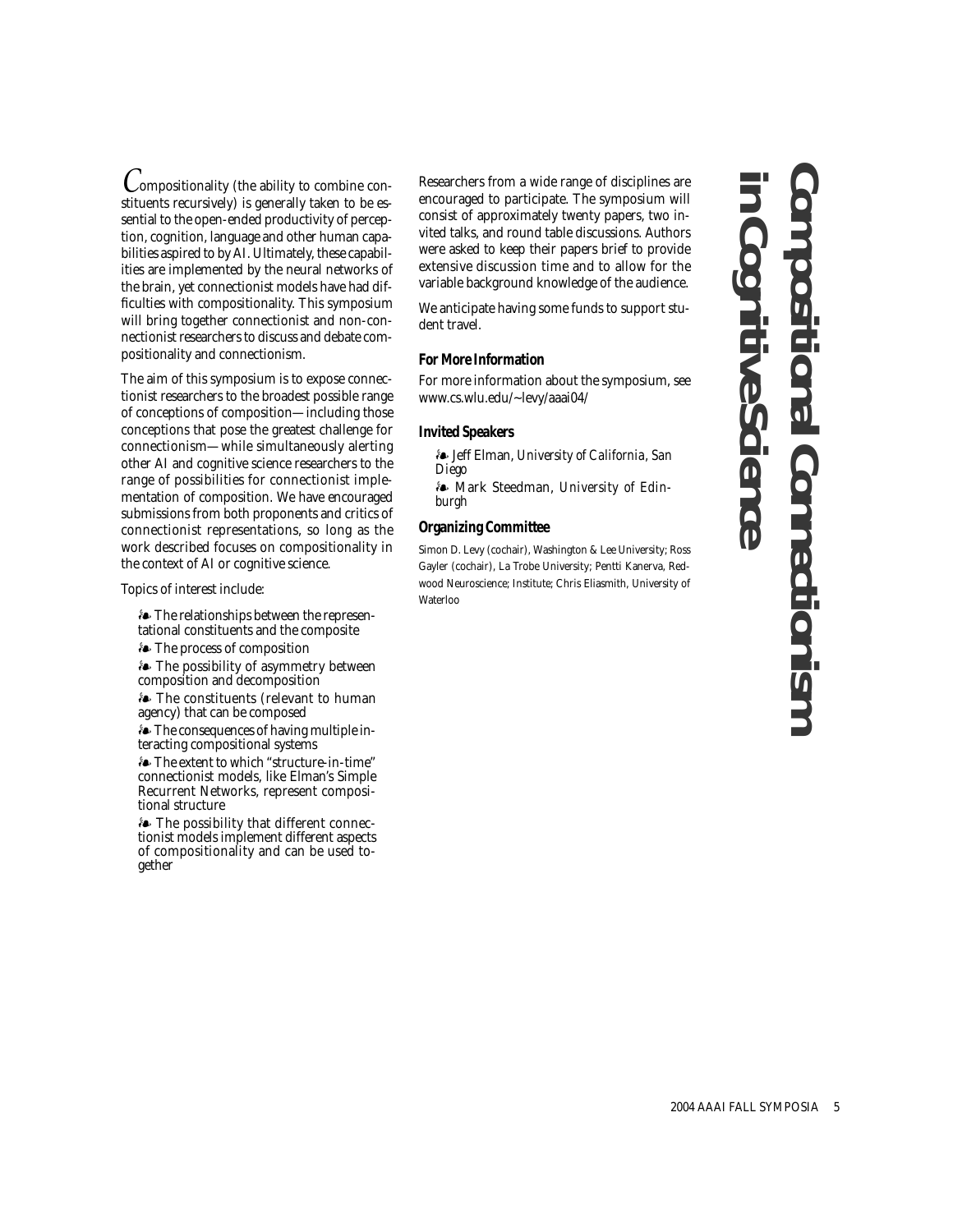# **Dialogue Systems for Health Communications Example 2** Systems for Health Communication

*S*ince Eliza was developed in 1966, computer scientists and health researchers have attempted to build conversational systems that emulate interactions between health providers and patients. Although Eliza was developed only as a proof-ofconcept, more recent systems have been built with the intent to provide low-cost and widely accessible health care in limited treatment domains, and many of these systems have been proven effective in large-scale clinical trials. In addition to the unique challenges of developing health dialogue systems that are safe, scale to thousands of users, and can accommodate the complexity of multiple diseases or health behaviors, dozens of studies in the field of health communication indicate that psychosocial aspects of the provider-patient interaction—such as empathy, trust and liking—are crucial for maximizing outcomes and patient satisfaction, indicating that these should be addressed in automated systems as well.

The goal of this symposium is to bring together researchers in AI—including computational linguistics, planning, user modeling and social agents—with researchers in health communication, public health and the medical sciences. The overall focus will be the design, implementation and evaluation of effective health dialogue systems. Topics to be covered at the symposium include:

- Automatic generation of dialogue to support patient health education, health behavior change, or chronic disease management, or to provide assistance with daily activities for individuals with physical or cognitive impairments.

- The use of embodied conversational agents, telephonic systems and computer games for health education and health behavior change.

- Assessment of neuropsychiatric states and voice pathology from dialogue and speech.

- Approaches to the development and maintenance of trust, working alliance, liking and other variables that characterize the patient-agent relationship.

- Approaches to evaluation of these systems.

Keynote talks will be given by experts who have developed health dialogue systems that have been used in several large scale clinical trials. They will discuss the challenges they've faced in fielding these systems and problem areas they feel could be addressed through additional dialogue systems research. Panel sessions will be held on the uniqueness of health dialogue and issues in conducting research within the healthcare system.

## **For More Information**

More information about the symposium can be found at: www.misu.bmc.org/~bickmore/dshc/

## **Organizing Committee**

Timothy Bickmore (chair), Boston University School of Medicine; Neal Lesh, Mitsubishi Electric Research Laboratory; Stacy Marsella, USC Information Sciences Institute; Rosalind Picard, MIT Media Laboratory; Martha Pollack, University of Michigan, Artificial Intelligence Laboratory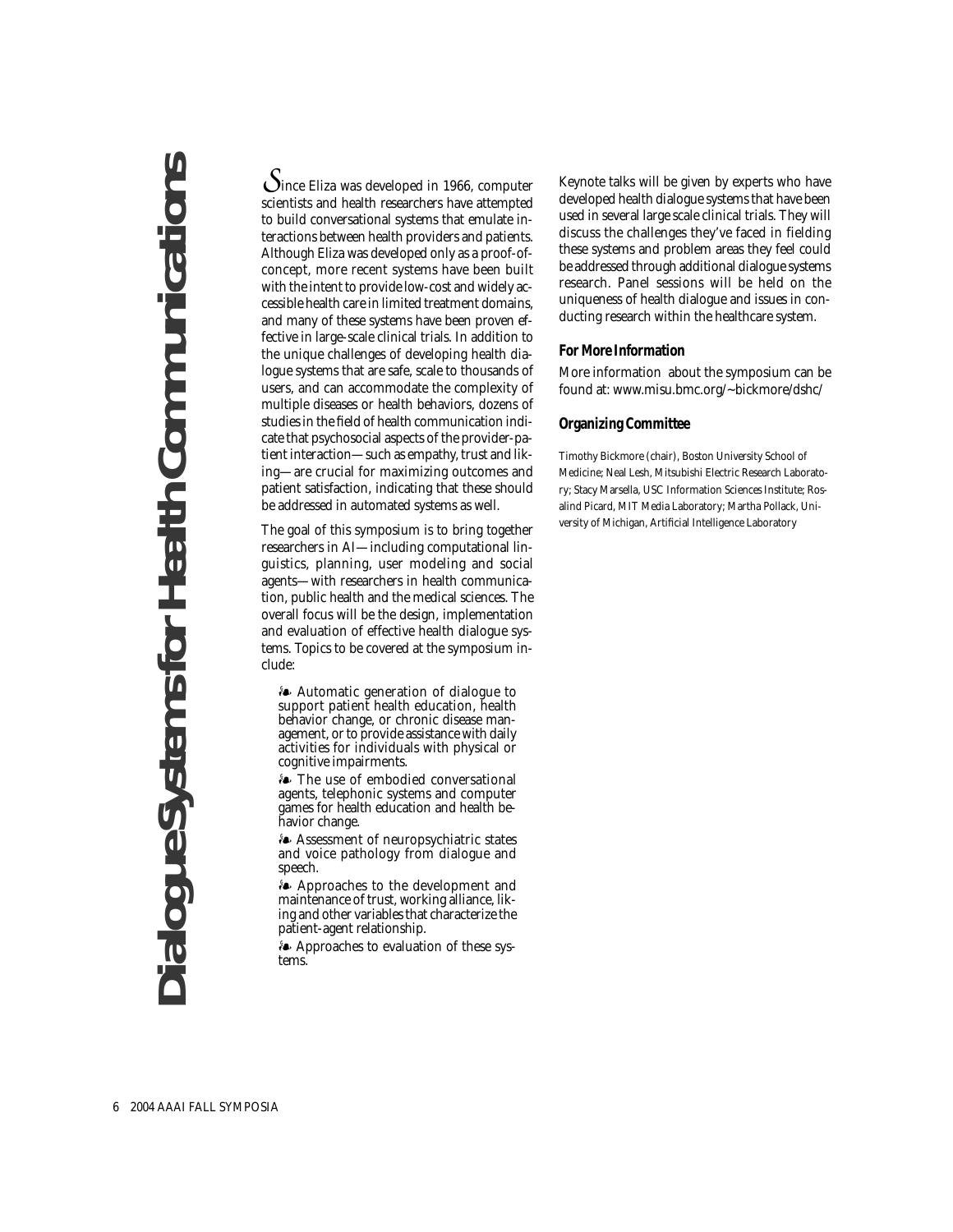$\emph{P}_{\textrm{rinciples}}$  and methodologies from cognitive science are starting to be applied to autonomous robots. The use of cognitive science in robotics takes varied forms, from using computational cognitive models as reasoning mechanisms for robots, to the design and control of human-robot interaction. This interdisciplinary workshop will bring together researchers in robotics, cognitive science, and human-machine interfaces to examine this emerging area, and hopes to establish a new community for this emerging discipline.

We need to make clear what we mean by cognitive science and by robotics. By cognitive science, we mean work that has some cognitive plausibility (i.e., can arguably be claimed that the representation, strategies, and/or actions have some basis in human cognition; in general  $C++$  code written to do formal reasoning are not cognitively plausible) or person-in-the-loop issues. By robotics, we wish to emphasize embodied systems such as mobile robots and autonomous vehicles, and not just software agents. Topics that may be discussed include:

- Use of computational cognitive models in robots and autonomous systems as spatial, temporal or other reasoning mechanisms or as model of human or other agent with whom the robot must interact

- Achieving near-human performance for more effective interactions

- Human subject studies to determine effective interaction model for a given role and task domain

- Cognitive science as applied to interaction design

- Role of the robot during interaction (by- stander, collaboration...etc)

- Human-based perceptual or action systems

- Models of emotion for the robot to interact with people

- Studies or models of human-based representations that can be used on the robot to facilitate human-robot interaction

Longer technical presentations will be followed by a series of short position or technical presentations representing different aspects of this interdisciplinary field. Panel sessions will then allow all attendees to participate in a discussion of the topics introduced in that session. We will also be organizing a joint sessions with the symposium "Achieving human-level intelligence through integrated systems and research."

## **Organizing Committee**

Alan C. Schultz Code 5515, Naval Research Laboratory 4555 Overlook Ave., S.W. Washington DC, 20375 202-767-2684

Cynthia Breazeal, MIT Media Lab (cynthiab@media.mit.edu); John R. Anderson, Carnegie Mellon University; Greg Trafton, Naval Research Laboratory (trafton@aic.nrl.navy.mil)

**Robotic The Intersection of Cognitive Science and s: From Interfaces to Intelligence**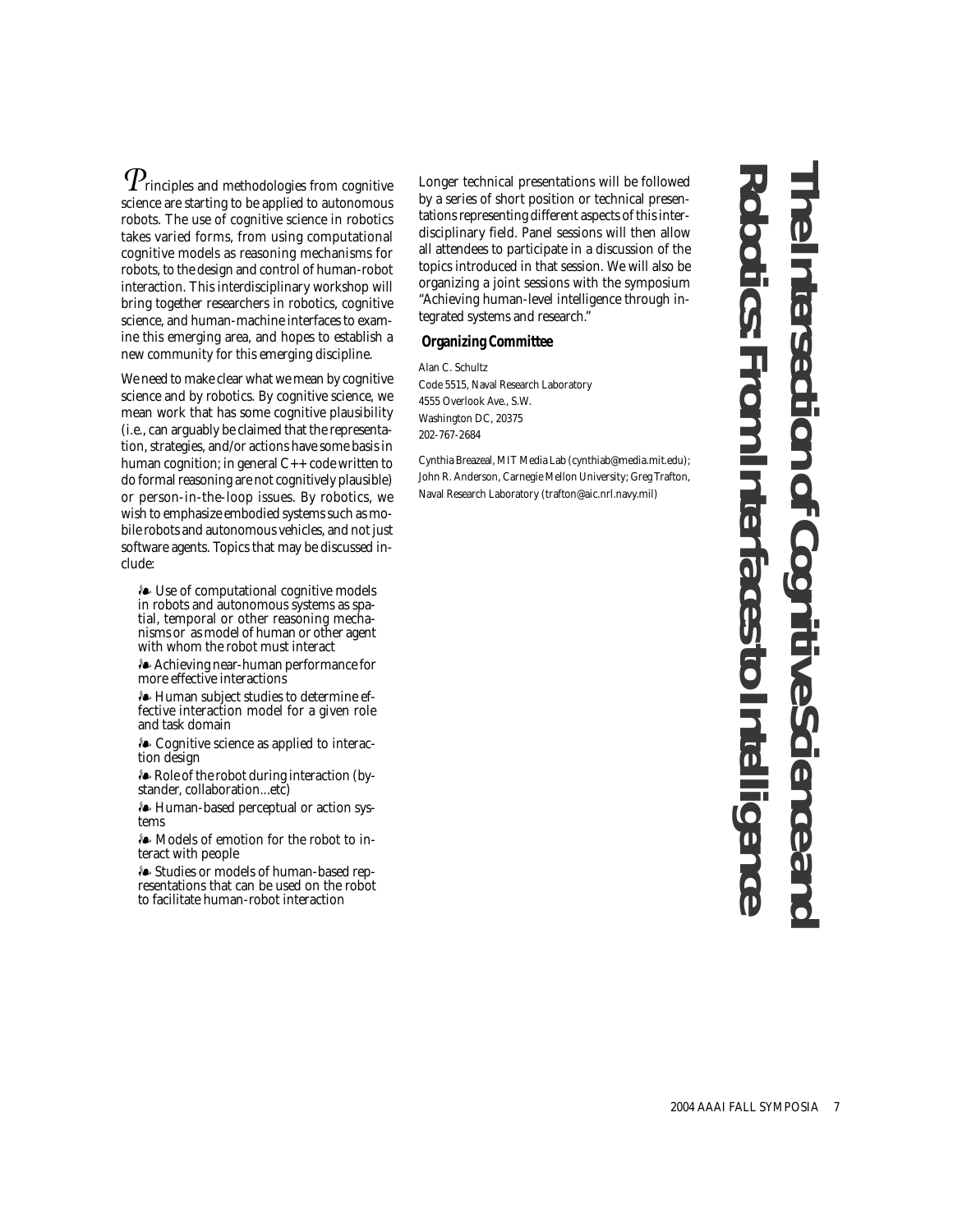## **Making Pen-Based Interaction Intelligent and Natural** Making Pen-Based Intera **put and**

*W*ith the growing interest in and use of PDAs and tablet computers, pen-based interaction has become an area of increasing research interest and practical consequences. To date, however, most pen-based interaction is still done using either traditional mouse motions or with an artificial gesture language like Palm's Graffiti.

This symposium aims to explore what it would take to make intelligent pen-based interaction feel much more like the kind of writing and drawing we routinely do on paper. What would it take to make sketching on a tablet computer, for example, feel as natural as sketching on paper, yet have the computer understand what is being drawn? Can we extend the interaction so that the system also understands the often fragmentary speech and the variety of hand gestures that go with drawing in environments like collaborative design reviews? How can multimodal input such as pen strokes, speech, and gestures be naturally combined and used for mutual disambiguation? Solving these challenges would provide an enormous advance over traditional tools for tasks like design and brainstorming.

The central goal of the symposium is to provide a focus for the growing community interested in making pen-based computing more natural by making it smarter, and interested in uses of penbased computing that go beyond handwriting recognition. It will as well be an opportunity to cross-fertilize research in AI and HCI, aiming on one hand to make human-computer interaction more natural by making it smarter, and on the other to infuse AI research with the insights and expertise of the HCI community.

Twenty-six technical papers have been selected for presentation at the symposium.

## **Cochairs**

Randall Davis, MIT (davis at csail.mit.edu); James Landay, University of Washington (landay at cs.washington.edu); Tom Stahovich, University of California, Riverside (stahov at engr.ucr.edu); Rob Miller, MIT (rcm at csail.mit.edu); Eric Saund, PARC (saund at parc.com)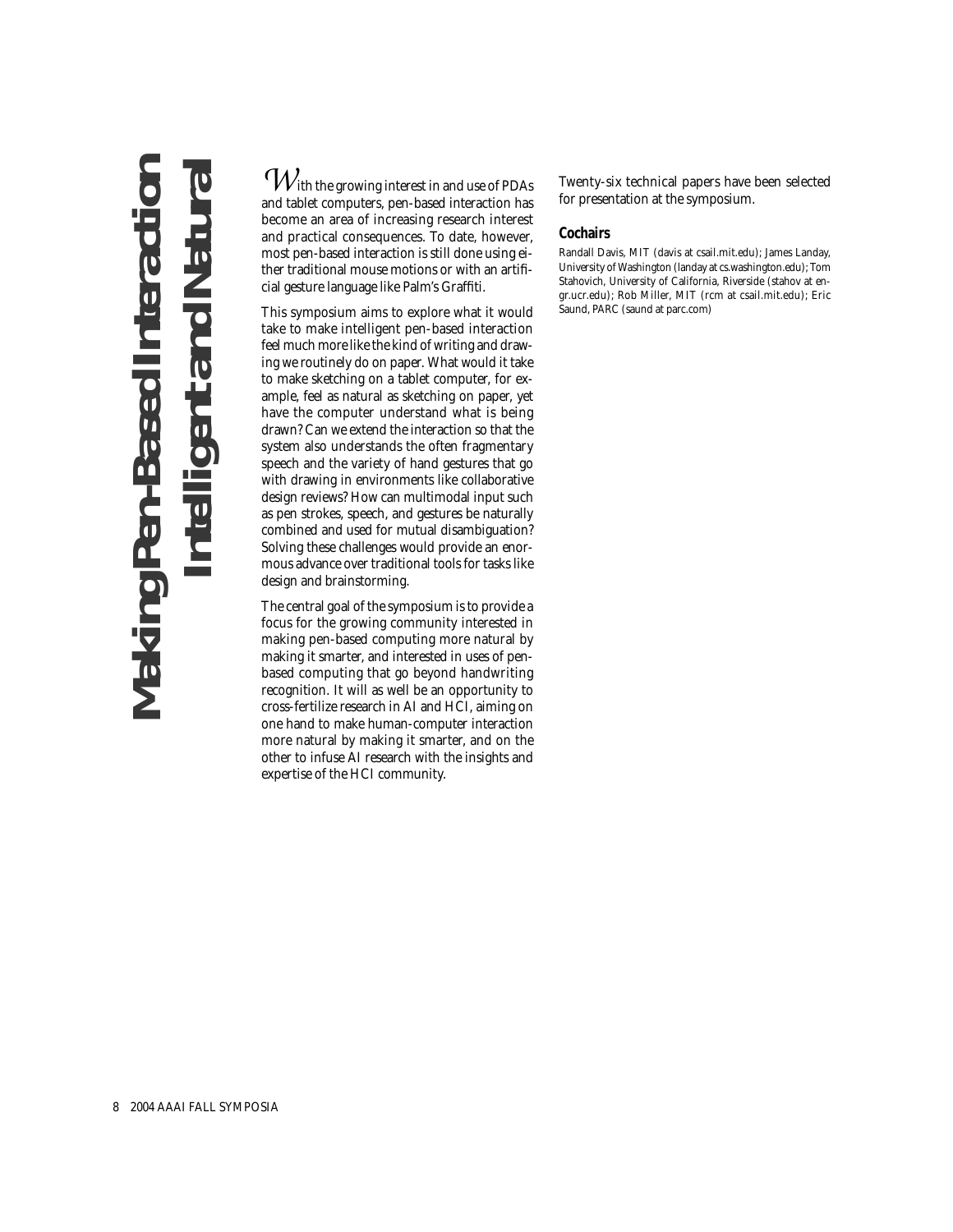*R*einforcement learning provides the tantalizing promise of enabling computer systems to adapt to their environments and solve challenging problems based on experience instead of explicit programming. Despite several notable successes, widespread adoption of reinforcement learning has been slow. The main issue is not simply how to "scale up" reinforcement learning to larger problems but a need to develop a fundamental understanding of the common research issues that arise in applying learning to real-life problems.

Real-life reinforcement learning is not about building practical applications per se, but about creating reinforcement-learning systems grounded in real data. The emphasis is on venturing beyond simulators built within AI labs to learning in systems with sensors or in simulators developed outside our research community.

To help focus attention on these challenges, this symposium will bring together researchers concerned with deploying interactive learning systems in real-world environments such as robotics, production control, network management, financial domains, and video games. It will include case studies of successful systems as well as conceptual and algorithmic work targeted toward eliminating existing stumbling blocks.

## **Organizing Committee**

Michael Littman (co-organizer, mlittman@cs.rutgers.edu; Department of Computer Science, Rutgers University), Satinder Singh (co-organizer, baveja@eecs.umich.edu; Department of EECS, University of Michigan), Rich Sutton (Rich@richsutton.com; Department of Computing Science, University of Alberta), Peter Stone (pstone@cs.utexas.edu; Department of Computer Sciences, The University of Texas at Austin), Amy McGovern (amy@cs.umass.edu; Department of Computer Science, University of Massachusetts, Amherst), Sridhar Mahadevan (mahadeva@cs.umass.edu; Department of Computer Science, University of Massachusetts, Amherst)

**Real-Life Reinforcement Learning** Real-Life Reinforcement Learnin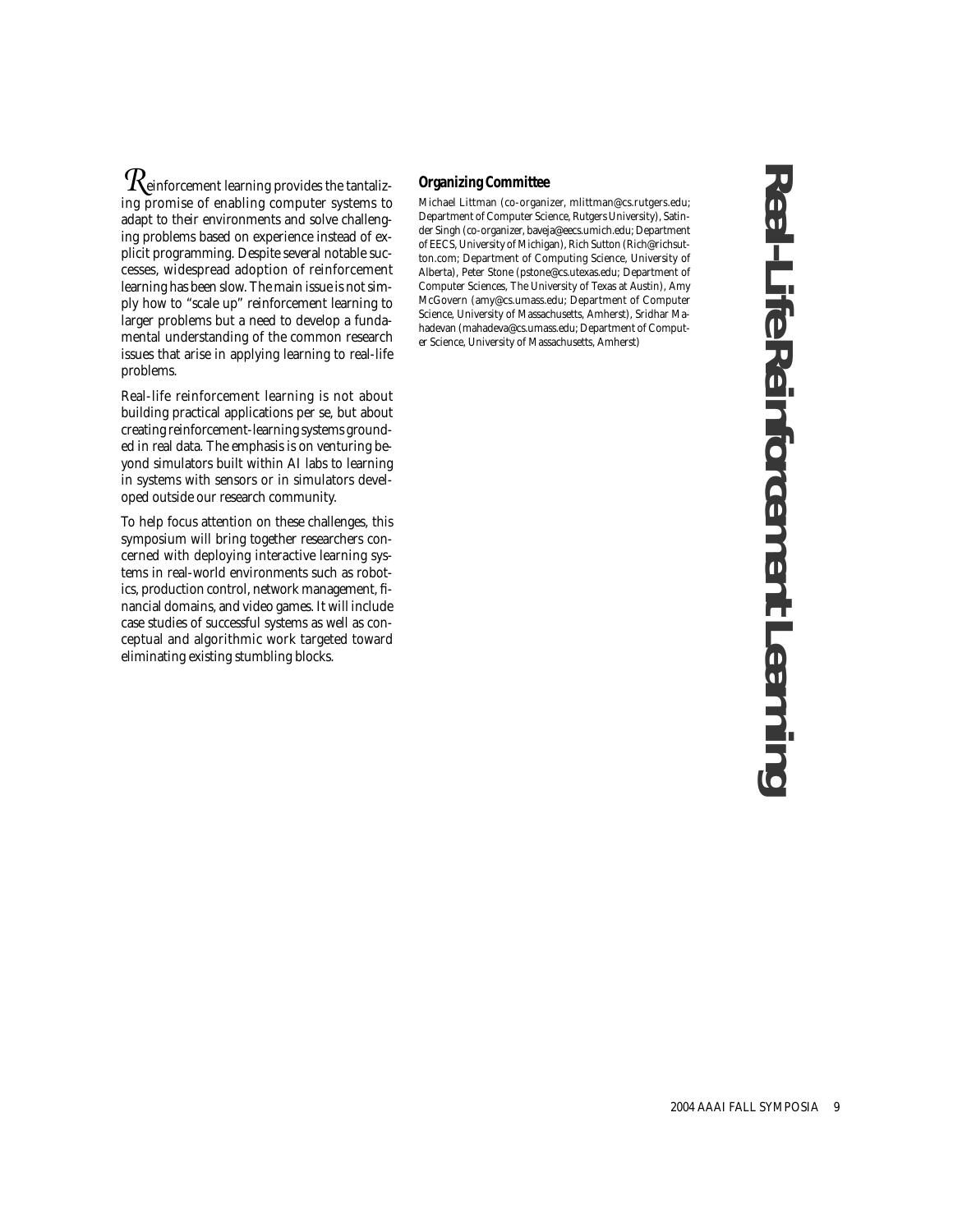## **Style and Meaning in Language, Art, Music, and Design Vleand** M

*I*n recent years a growing number of researchers working in artificial intelligence, cognitive science, computer graphics, computer music, and multimedia have begun to explicitly address issues of "style" or connotative meaning in their work. While it is still difficult to precisely characterize these concepts satisfactorily (we know it when we see it), common denominators of much of this work are: an emphasis on manner rather than topic, a focus on affective aspects of expression and understanding, and a search for "dense" representations of meaning in which elements simultaneously symbolize multiple layers of meaning at once.

The symposium will provide a unique meeting ground for researchers and practitioners in all media that share the problem of formalizing a notion of style, being an effective means to generate a discourse across diverse forms and approaches. The goal of this symposium is to bring such individuals together, to seek out common languages and frameworks for discussion, as well as to establish a shared set of stylistic tasks, which can be used as a test-bed for extending and generalizing stylistic work. Keying into stylistic sensibility, we hope to make headway into understanding style in an attempt to develop methodology and modeling language for representation, analysis and generation of differing styles across multiple domains.

Research talks at the symposium include papers and demonstrations of works in domains as widely varying as text, poetry, caricature, gameplaying, theater and media art, architecture, and design. Sessions each day will be preceded by invited talks and demonstrations by leading experts in applying computational techniques to style in various media and domains. Discussion panels will be held at the end of each day, focusing on fundamental questions for the development of a research community devoted to "computational approaches to style."

## **Invited Speakers**

Eduard Hovy, ISI (natural language); Christopher Raphael, (computer music); Sheldon Brown, (new media art); George Stiny, MIT (architecture); Harold Cohen (visual arts)

## **Organizing Committee**

Shlomo Argamon, Illinois Institute of Technology (chair); Roger Dannenberg, Carnegie Mellon, University; Shlomo Dubnov, University of California San Diego (chair); Graeme Hirst, University of Toronto; Julie Jupp,The University of Sydney (chair); Jussi Karlgren, Swedish Institute of Computer Science; Moshe Koppel, Bar-Ilan University; Mine Ozkar, Massachusetts Institute of Technology; James Shanahan, Clairvoyance Corporation.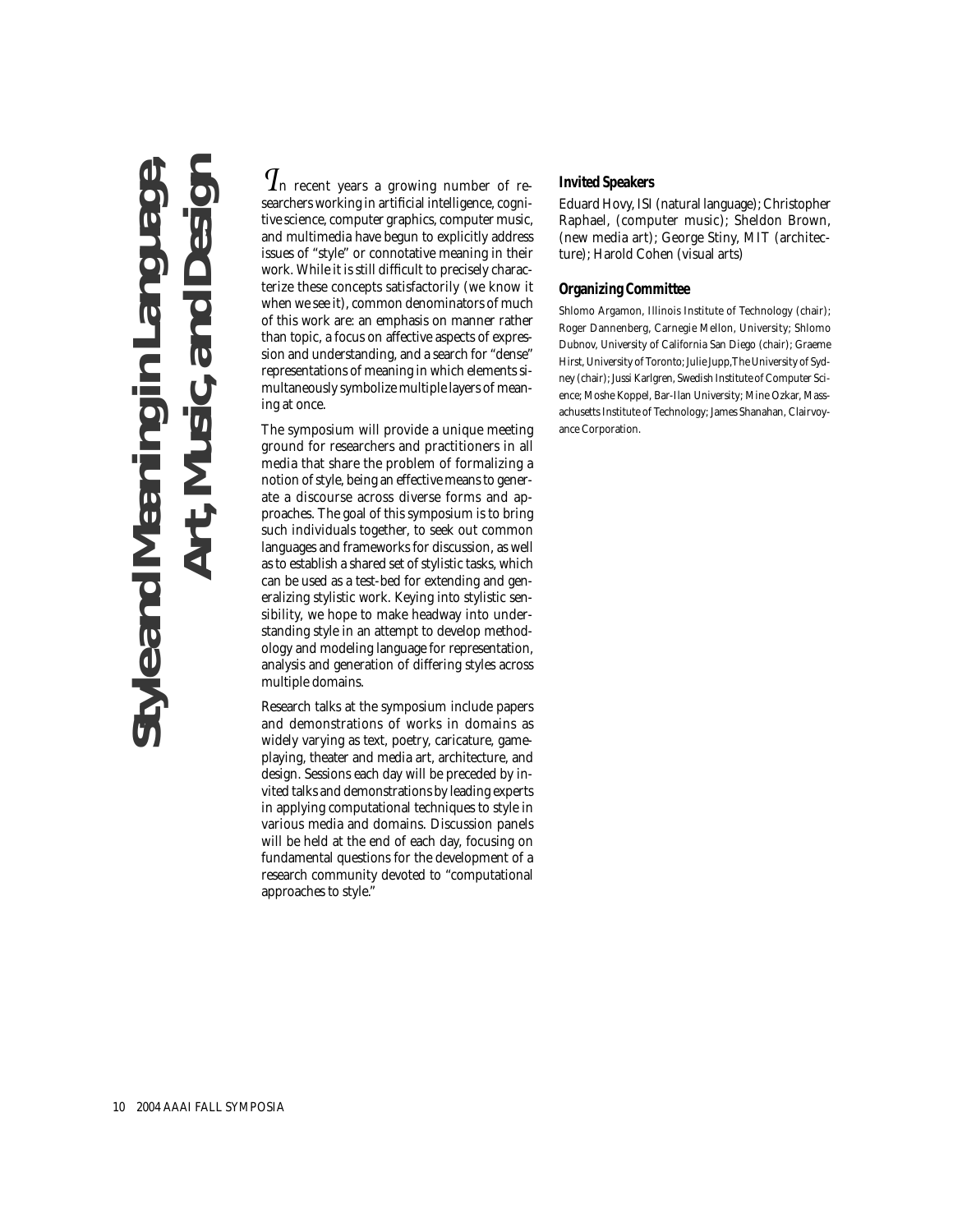ALL ATTENDEES MUST PREREGISTER. Each symposium has a limited attendance, with priority given to invited attendees. All accepted authors, symposium participants, and other invited attendees must register by September 10, 2004. After that period, registration will be opened up to the general membership of AAAI and other interested parties. All registrations must be postmarked by October 1, 2004.

The conference registration fee includes admission to the funding seminar and one symposium, one copy of the working notes from the symposium, coffee breaks, and the opening reception.

Checks (drawn on US bank) or international money orders should be made out to AAAI. VISA, MasterCard and American Express are also accepted. Please fill out the attached registration form and mail it with your fee to:

AAAI 2004 Fall Symposium Series 445 Burgess Drive Menlo Park, CA

If you are paying by credit card, you may e-mail the form to fsso4@aaai.org or fax it to  $650-321$ -. Registration forms are also available on AAAI's web page: http://www.aaai.org/Sym $posia/Fall/2004/fss-04.html.$ 

*Please note:* All refund requests must be in writing and postmarked by October 8, 2004. No refunds will be granted after this date. A  $$50.00$  processing fee will be levied on all refunds granted.

When you arrive at the Hyatt Regency, please pick up your complete registration packet at the registration area.

## **Registration Hours**

Registration hours will be:

## **Thursday, October 21**

 $\stackrel{6}{\bullet}$  8:00 AM <sup>-</sup> 5:00 PM

## **Friday, October 22**

 $\stackrel{6}{\bullet}$  8:00 AM - 5:00 PM

## **Saturday, October 23**

 $8.30$  AM - 5:00 PM

## **Sunday, October 24**

 $\stackrel{6}{\bullet}$  8:30 AM - 11:00 PM

**Reegistration & General Information** Reegistration & General Information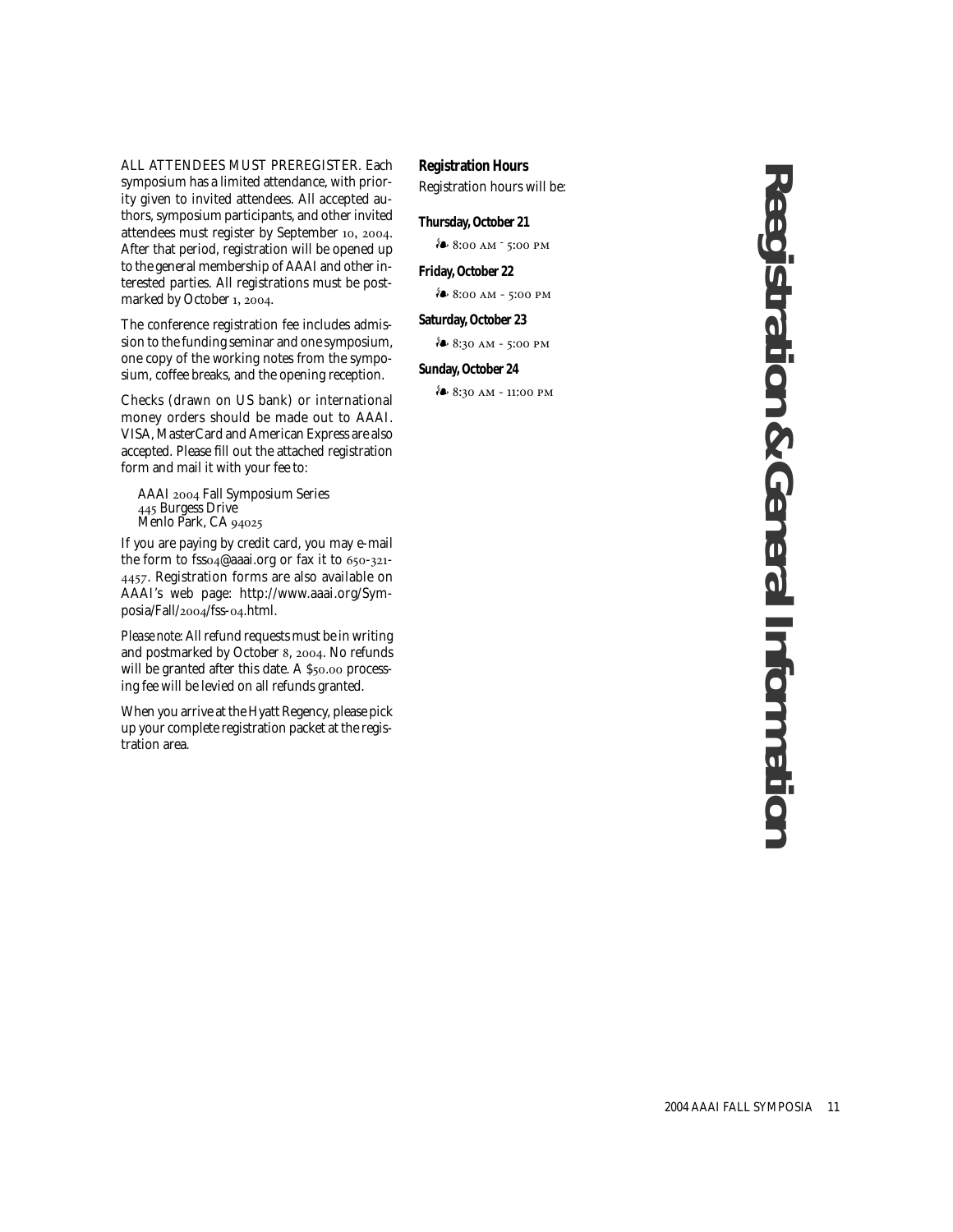*&***Transportation Accommodations & Transportation Accommodations** 

 $\mathcal{T}_\text{or your convenience}$  AAAI has reserved a block of rooms at the Hyatt Regency Crystal City. The hotel is adjacent (less than one mile) to Reagan National Airport and minutes away from downtown Washington, DC, Alexandria, Virginia, and the Georgetown district. It is also conveniently located to Metro rapid transit and near a wide selection of restaurants and shopping.

The conference rates per night are:

- & \$139.00 single
- **⊱** \$175.00 double
- s200.00 triple≱ ♦
- *i* \$225.00 quad

Rates do not include applicable state and local taxes (approximately 9.75%).

Symposium attendees must contact the Hyatt Regency directly. Please request the group rate for the American Association for Artificial Intelligence when reserving your room.

The cut-off date for reservations is September  $27$ , . Reservations after this date will be accepted based on availability at the hotel's prevailing rate. All reservations must be secured by one night's deposit per room, via credit card or check. Reservations may be cancelled with no penalty up to 4:00 PM, 24 hours prior to the date of arrival. After that time, a penalty of one night's room and tax will be incurred.

## **Hyatt Regency Crystal City**

2799 Jefferson Davis Highway Arlington, Virginia 22202 USA Group Reservations: +1 703 418 1234 or 800-233-1234 Fax: +1 703 418 1289 http://hyatt.com

## **Hyatt Shuttle**

The Hyatt Regency Crystal City operates a complimentary Reagan National Airport shuttle between 6:00 AM and midnight. The Hyatt Shuttle runs every thirty minutes and can be found at the shuttle stop outside the baggage claim area.

## **Metro Rail**

Take the Blue or Yellow line to the Crystal City Station. Take the escalators from the station up to the street. Once you are at the top of the escalators, turn to the left toward the brown Metro sign. The Hyatt shuttles stop at the corner (look for the White\Red Shuttle sign) every  $1/2$  hour. For pickup at the METRO, you may call the hotel directly at 703-418-1234.

## **Car**

Follow signs to Crystal City. Take the Rt. 1 South exit and get in the left hand lane. Turn left at first light, 27th Street. The hotel is on the left.

For directions from Washington Dulles Airport or other points, please see http://crystalcity.hyatt.com/property/areaguide/maps/index.jhtml

Parking is available at the Hyatt Regency for a maximum of \$20.00 per day.

## **Taxi**

The approximate fare from Reagan National Airport is \$5.00 to \$7.00 one way.

### **Disclaimer**

In offering the Hyatt Regency Crystal City (hereinafter referred to as "Supplier"), and all other service providers for the AAAI Fall Symposium Series, the American Association for Artificial Intelligence acts only in the capacity of agent for the Supplier which is the provider of hotel rooms and transportation. Because the American Association for Artificial Intelligence has no control over the personnel, equipment or operations of providers of accommodations or other services included as part of the Symposium program, AAAI assumes no responsibility for and will not be liable for any personal delay, inconveniences or other damage suffered by symposium participants which may arise by reason of (1) any wrongful or negligent acts or omissions on the part of any Supplier or its employees, (2) any defect in or failure of any vehicle, equipment or instrumentality owned, operated or otherwise used by any Supplier, or (3) any wrongful or negligent acts or omissions on the part of any other party not under the control, direct or otherwise, of AAAI.